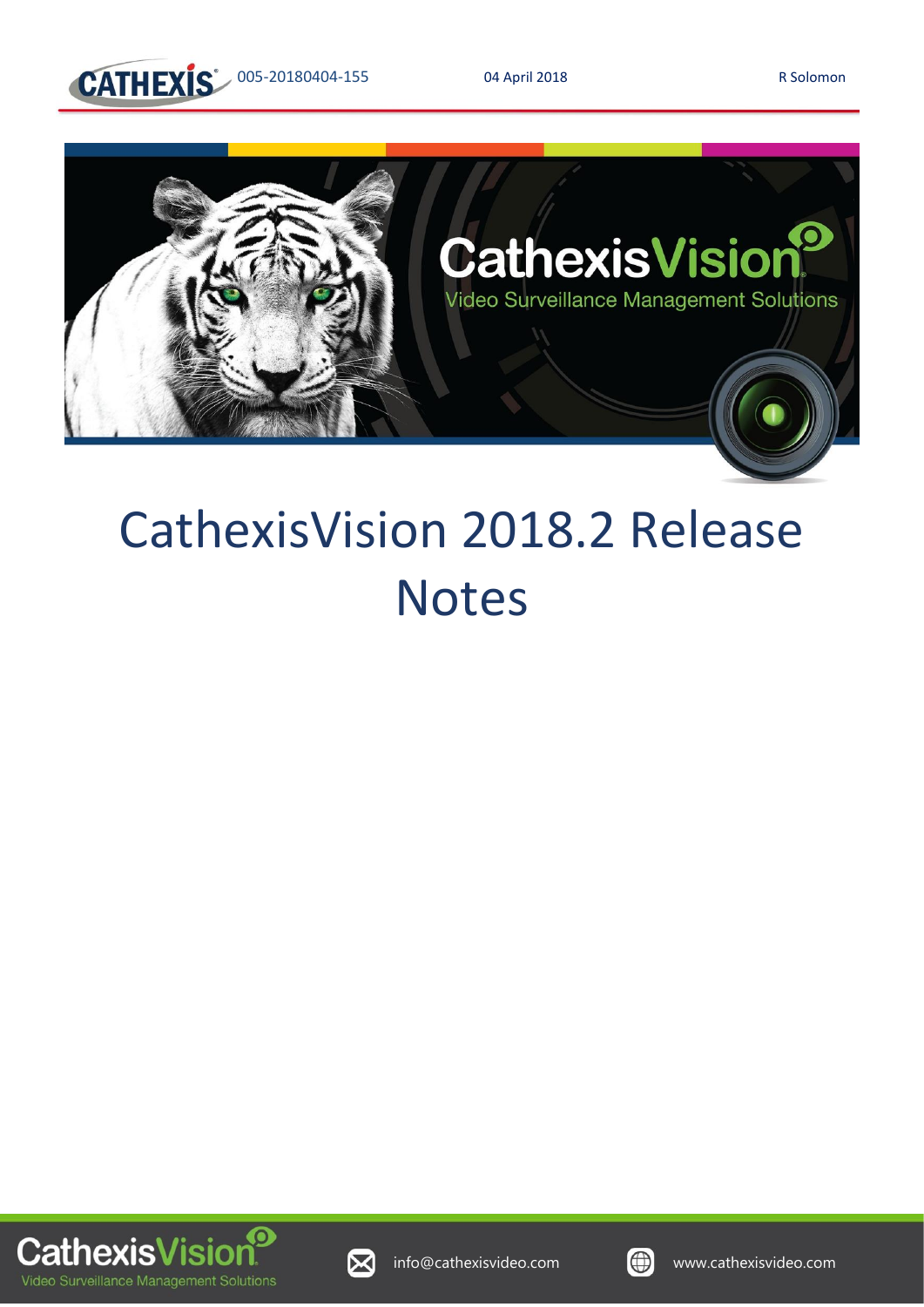

#### **Contents**

| Types | Feature    | Modification | Fix           | Deprecated |
|-------|------------|--------------|---------------|------------|
|       | (Addition) | (Change)     | (Problem fix) | (Removed)  |

#### **Note**:

- I. While **Cathexis** has made every effort to ensure the accuracy of this document, there is no guarantee of accuracy, neither explicit nor implied. Specifications are subject to change without notice.
- II. Further information on cameras listed in these Release Notes should be sought here: http://integrations.cathexisvideo.com/supported-i-p-cameras/
- III. Further information on integrated devices listed in these Release Notes should be sought here: http://www.cathexisintegrations.com/supported-integrations/

#### *CathexisVision 2018 Update Notices*

- 1. The CathexisVision 2018 user interface may connect to previous revision CathexisVision servers, but with a loss of functionality. It is recommended that the viewing software and the recording software be of the same major version.
- 2. The ID process used for licensing a system running on a virtual machine changed in CathexisVision 2018.
- 3. CathexisVision 2018 does not support the viewing of wavelet video, whether in live, review or archives.

#### *General Notices*

- 1. From CathexisVision 2017, the concept of unit groups for a user is no longer supported. Unit groups will be supported for connections to sites running earlier software versions.
- 2. The multisite user interface has been discontinued from 2016 onwards
- 3. CathexisVision 2016 is the last major release to support the viewing of wavelet video (and VOM2x10 cards). CathexisVision 2016 software does not support wavelet hardware, but it does allow users to connect to and view wavelet video from earlier versions that do support it, subject to the usual restrictions on backward compatibility.
- 4. AVM3000 framegrabbers and SAM1000 encoders are not supported from CathexisVision 2016 onwards.





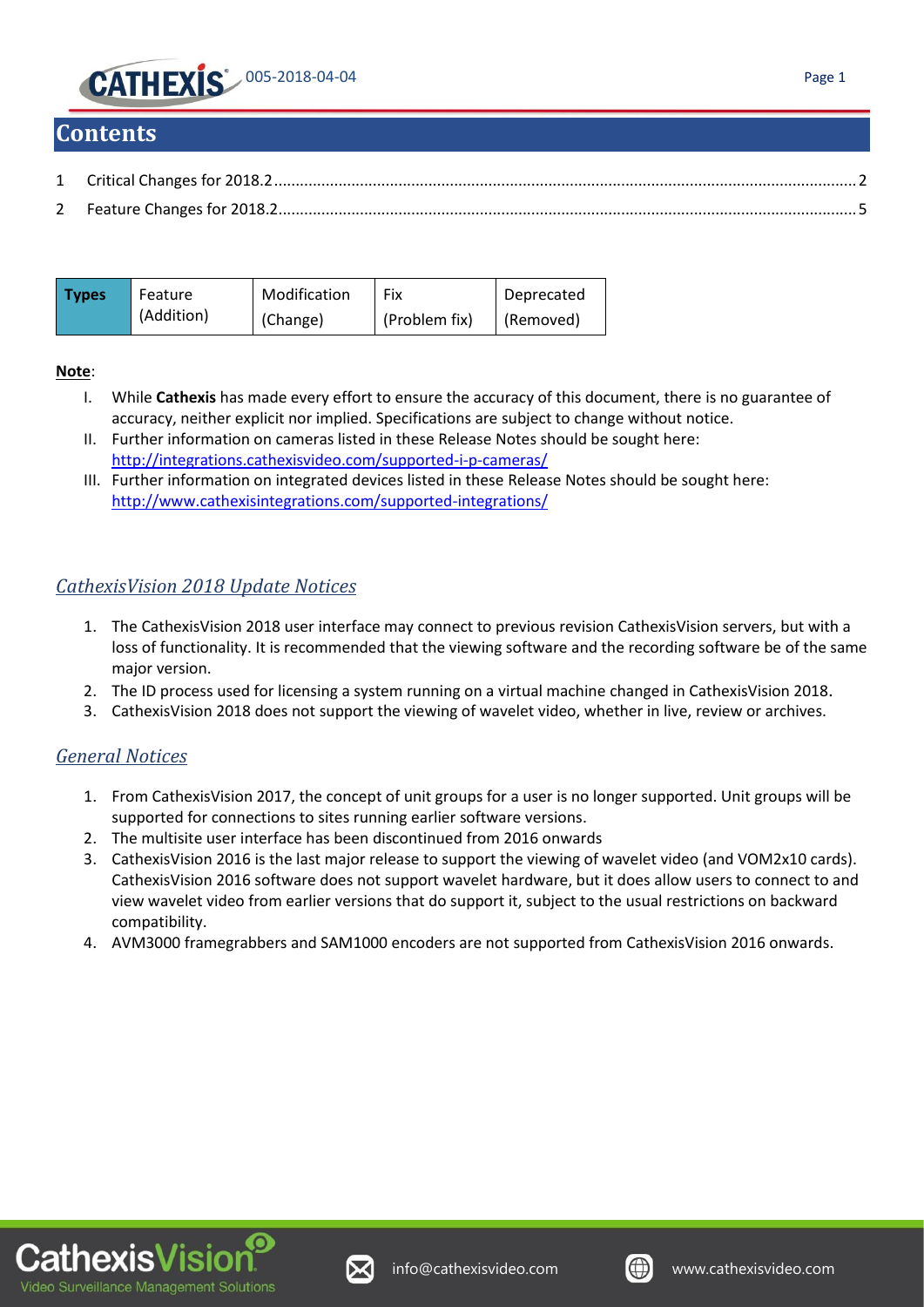

## <span id="page-2-0"></span>**1 Critical Changes for 2018.2**

| #  | <b>Key area</b> | <b>Software Change</b>                                                                                                                                                                                                                                                                                                                                                                                                                                                                                                                                                                                                                                                                    | <b>Type</b>      |
|----|-----------------|-------------------------------------------------------------------------------------------------------------------------------------------------------------------------------------------------------------------------------------------------------------------------------------------------------------------------------------------------------------------------------------------------------------------------------------------------------------------------------------------------------------------------------------------------------------------------------------------------------------------------------------------------------------------------------------------|------------------|
| 1. | <b>ANPR</b>     | License plate shapes and prefixes have been added to ANPR<br>detection. The availability of these features is subject to the<br>ANPR engine.                                                                                                                                                                                                                                                                                                                                                                                                                                                                                                                                              | Feature          |
| 2. | <b>ANPR</b>     | Added classification for Arabic plates. This classification<br>includes:<br>Shape.<br>Prefix.<br>Tags (taxi, government etc.).<br>This has been done, with varying degrees of support, for the<br>following countries:<br>UAE.<br>Bahrain.<br>Jordan.<br>Kuwait.<br>Lebanon.<br>Oman.<br>Qatar.<br>Saudi Arabia.<br>Syria.<br>Yemen.<br>The classification of plates is an ongoing process. If the shape,<br>prefix or tags for a license plate are incorrect please send a<br>sample image to Cathexis for analysis                                                                                                                                                                      | Feature          |
| 3. | <b>ANPR</b>     | There is now a single base license for LPR (CLPR-2000), with<br>per-detector licenses (CLPR-1001). These licenses must be<br>applied to the server that the LPR integration device is<br>configured on.<br>The CLFF-2000 (freeflow dongle), CLPK-2000 (parking dongle)<br>and CLDT-1001 (lane license) license have been deprecated.<br>The CLFF-2000 and CLPK-2000 will be considered a CLPR-2000<br>license, and the CLDT-1001 will be considered a CLPR-1001<br>license so that existing sites continue to function.<br>Existing sites will continue working after an upgrade to 2018<br>as long as the integration device was configured on the same<br>server as the LPR algorithms. | Modificatio<br>n |
| 4. | General         | There are no firmware changes for the SAM3104 and SAM3101.<br>It is recommended that these devices remain using 5043bx<br>firmware.                                                                                                                                                                                                                                                                                                                                                                                                                                                                                                                                                       | Modificatio<br>n |





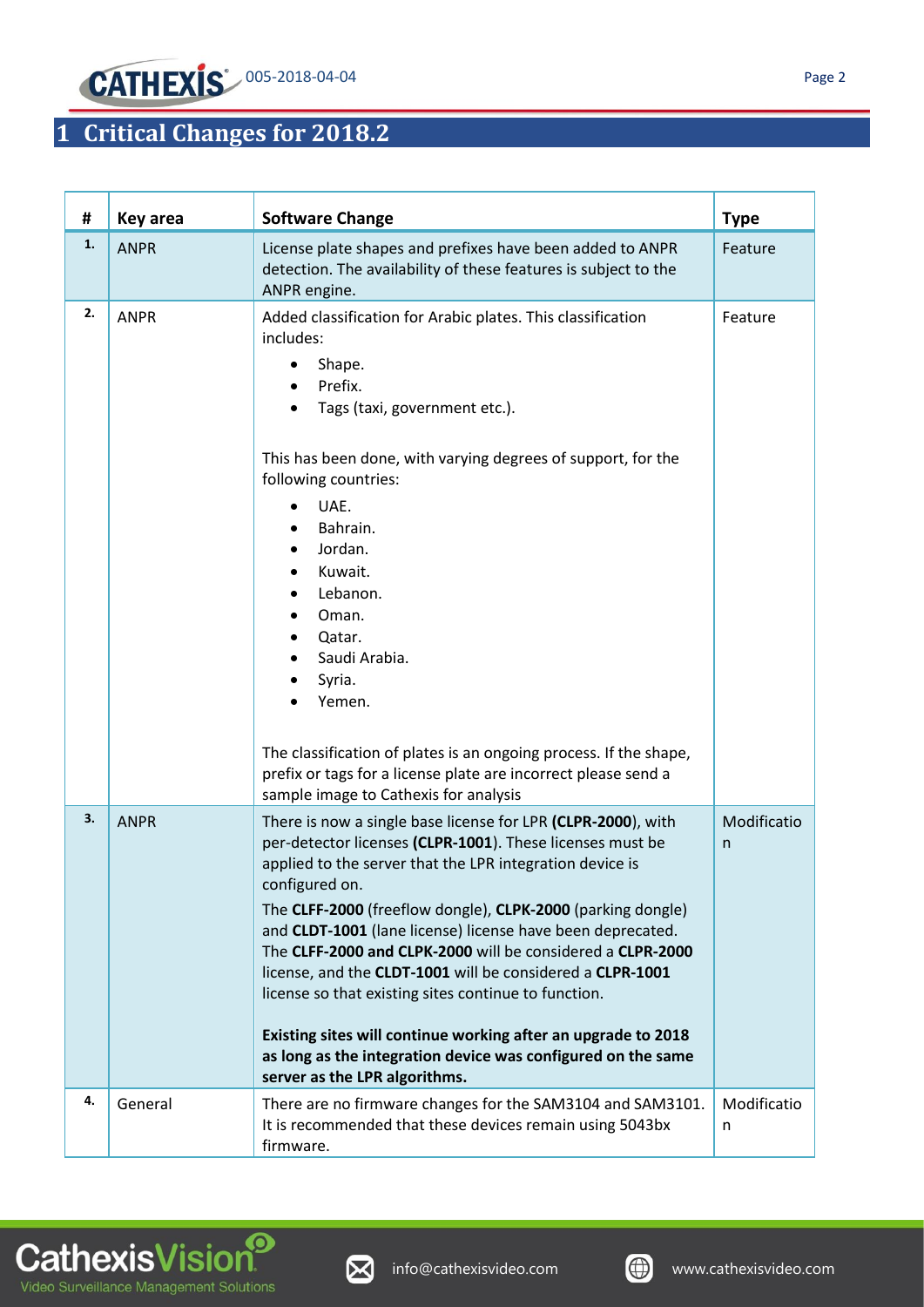## 005-2018-04-04

| 5. | Integration | CathexisVision now supports the BACnet protocol. Functionality<br>includes:<br>Device and object discovery.<br>Receiving events.<br>$\bullet$<br>Note: Since the BACnet protocol supports many different<br>systems it is recommended that the user consult<br>support@cat.co.za for proposed BACnet integrations.                                                                                                                                                                                                                                                                                                                     | Feature |
|----|-------------|----------------------------------------------------------------------------------------------------------------------------------------------------------------------------------------------------------------------------------------------------------------------------------------------------------------------------------------------------------------------------------------------------------------------------------------------------------------------------------------------------------------------------------------------------------------------------------------------------------------------------------------|---------|
| 6. | Integration | System events were time-stamped using a second resolution,<br>which meant the video and the event may not have been<br>accurately synchronised. The time-stamp resolution has now<br>been increased to millisecond resolution to provide closer<br>synchronisation<br>The time zone used for marking events may be incorrectly<br>specified, resulting in the affected drivers (below) not working<br>correctly in some time zones for older software releases. This<br>has been corrected in Cathexis Vision 2018.2.                                                                                                                  | Fix     |
|    |             | Drivers affected:<br>ACT access control<br>Caddx alarm panel<br>$\bullet$<br>Design International CCTV<br>٠<br>DSC IT100 alarm panel<br>$\bullet$<br>FSK alarm panel<br>$\bullet$<br>FFT perimeter monitoring<br>٠<br>Galaxy alarm panel<br>Impro IXP20<br>Impro IXP220<br>Impro IXP400<br>Matrix barcode reader<br>Moduteq 2W perimeter monitoring<br>Moduteq C perimeter monitoring<br>Paradox EVO192 alarm panel<br>SACO access control<br>SAFLEC access control<br>SkyNet<br>SoftCon access control<br>Technoswitch fire panel<br>Texecom Elite alarm panel<br>Texecom Premier alarm panel<br><b>Trek scale</b><br>WBX weighbridge |         |
| 7. | Licensing   | The ID used for licensing a system running on a virtual machine<br>has changed. This may impact on servers running on Virtual<br>machines in the field.                                                                                                                                                                                                                                                                                                                                                                                                                                                                                | Feature |







٦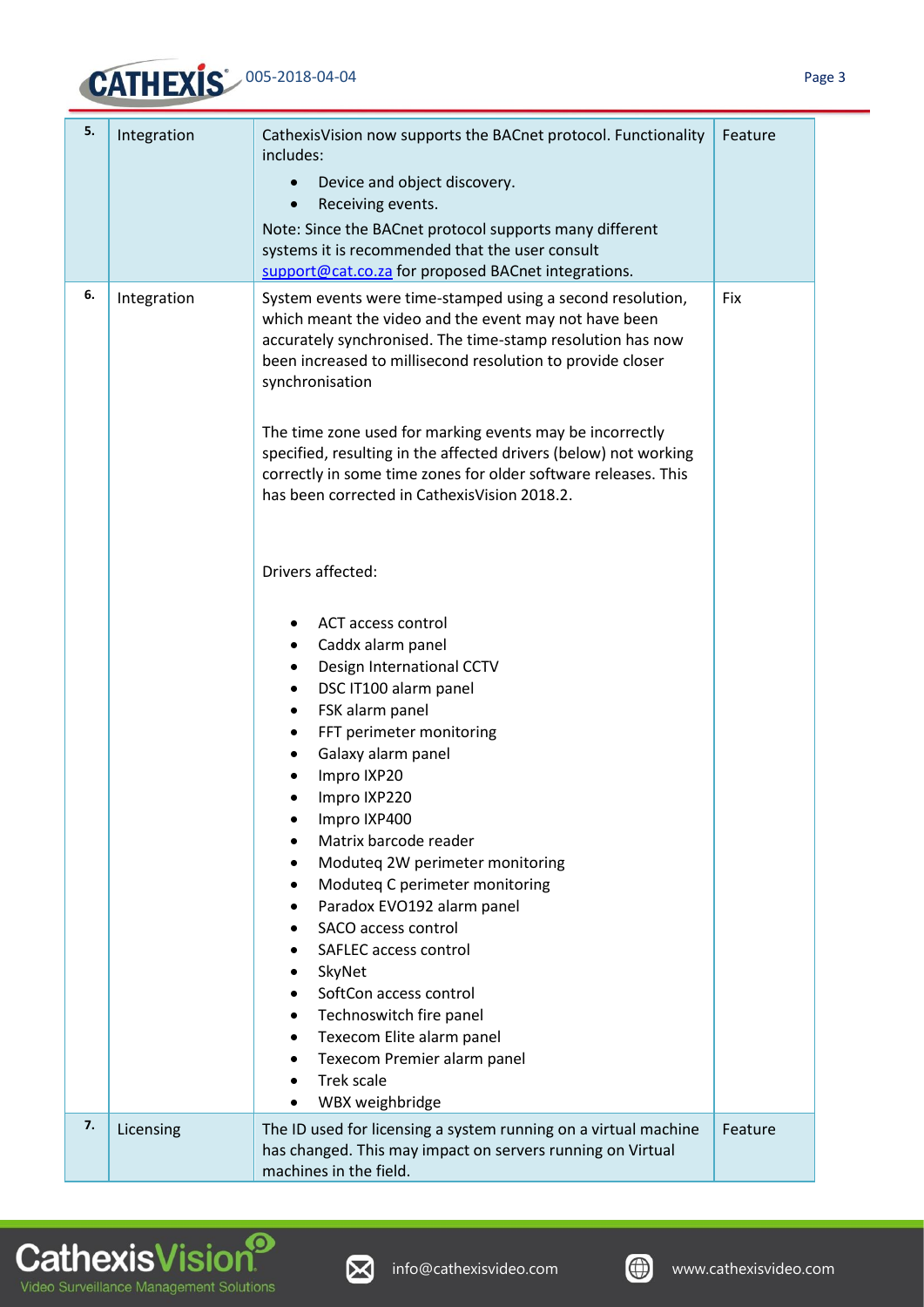

| 8.  | Licensing              | Changes to the software licensing scheme have been<br>implemented. Consult the 2018 Product Description and<br>License Document.                                                                                                                                                                                      | Feature |
|-----|------------------------|-----------------------------------------------------------------------------------------------------------------------------------------------------------------------------------------------------------------------------------------------------------------------------------------------------------------------|---------|
| 9.  | Licensing              | Added the CVGA-2001 license which allows unlimited video-<br>walls on a site.                                                                                                                                                                                                                                         | Feature |
| 10. | <b>Network Cameras</b> | Added the HikVision V2 integration driver, as some more recent<br>HikVision products only support this newer protocol. Using the<br>V2 driver (instead of V1) is recommended if the camera<br>firmware is issued after2015.<br>Note: Please consult the camera manufacturer for firmware<br>and protocol information. | Feature |
| 11. | User Interface         | Manuals are now included in the software. They can be<br>accessed via Help Menu $\rightarrow$ Manuals.                                                                                                                                                                                                                | Feature |



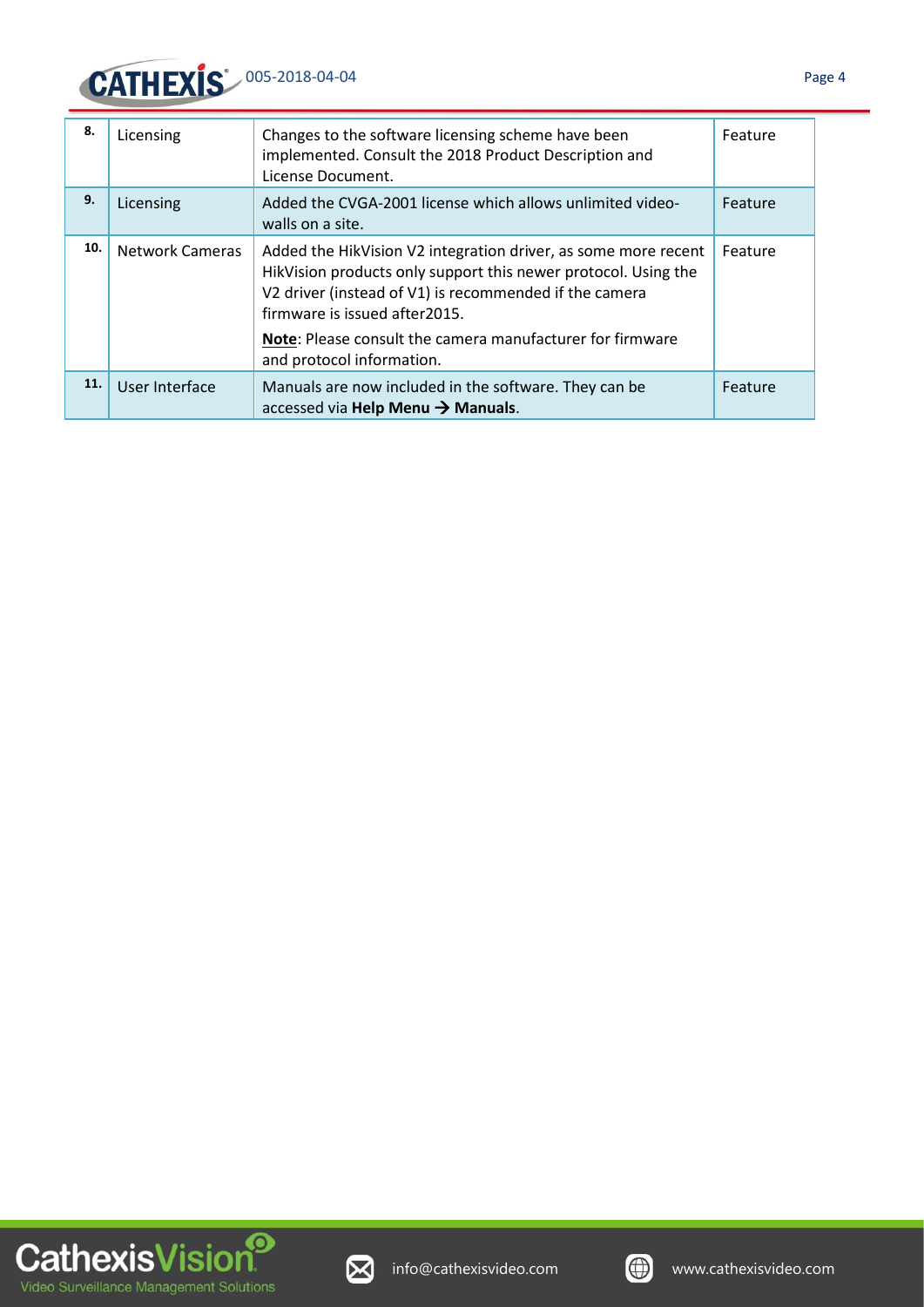## <span id="page-5-0"></span>**2 Feature Changes for 2018.2**

| #  | Key area    | <b>Software Change</b>                                                                                                                                                                                                                                                                                           | <b>Type</b> |
|----|-------------|------------------------------------------------------------------------------------------------------------------------------------------------------------------------------------------------------------------------------------------------------------------------------------------------------------------|-------------|
| 1. | Alarm       | Corrected an occasional crash that occurred when an alarm with an<br>alarm preview received no footage for the alarm.                                                                                                                                                                                            | <b>Fix</b>  |
| 2. | Alarm       | Fixed an access rights issue for users handling an alarm in the Alarm<br>Management Gateway. Previously users could review alarm footage<br>even if they did not have access rights to the camera which<br>generated the alarm; this change ensures that camera access rights<br>are carried through to the AMG. | Fix         |
| 3. | <b>ANPR</b> | The AR Hungary software occasionally locks up when using motion<br>detection to trigger license plate detection. This change forces a<br>restart of the ANPR server under these conditions.                                                                                                                      | <b>Fix</b>  |
| 4. | <b>ANPR</b> | Increased the maximum size of encodable JPEGs from 500kB to<br>1MB. This fixes an issue where the ANPR API does not supply<br>snapshots.                                                                                                                                                                         | Fix         |
| 5. | <b>ANPR</b> | Corrected an issue where the ANPR algorithm did not always supply<br>a plate location within the image boundary which could result in a<br>restart of the ANPR server.                                                                                                                                           | Fix         |
| 6. | <b>ANPR</b> | Support has been added for a context menu in the 'Cathexis LPR v3'<br>metadatabase.                                                                                                                                                                                                                              | Fix         |





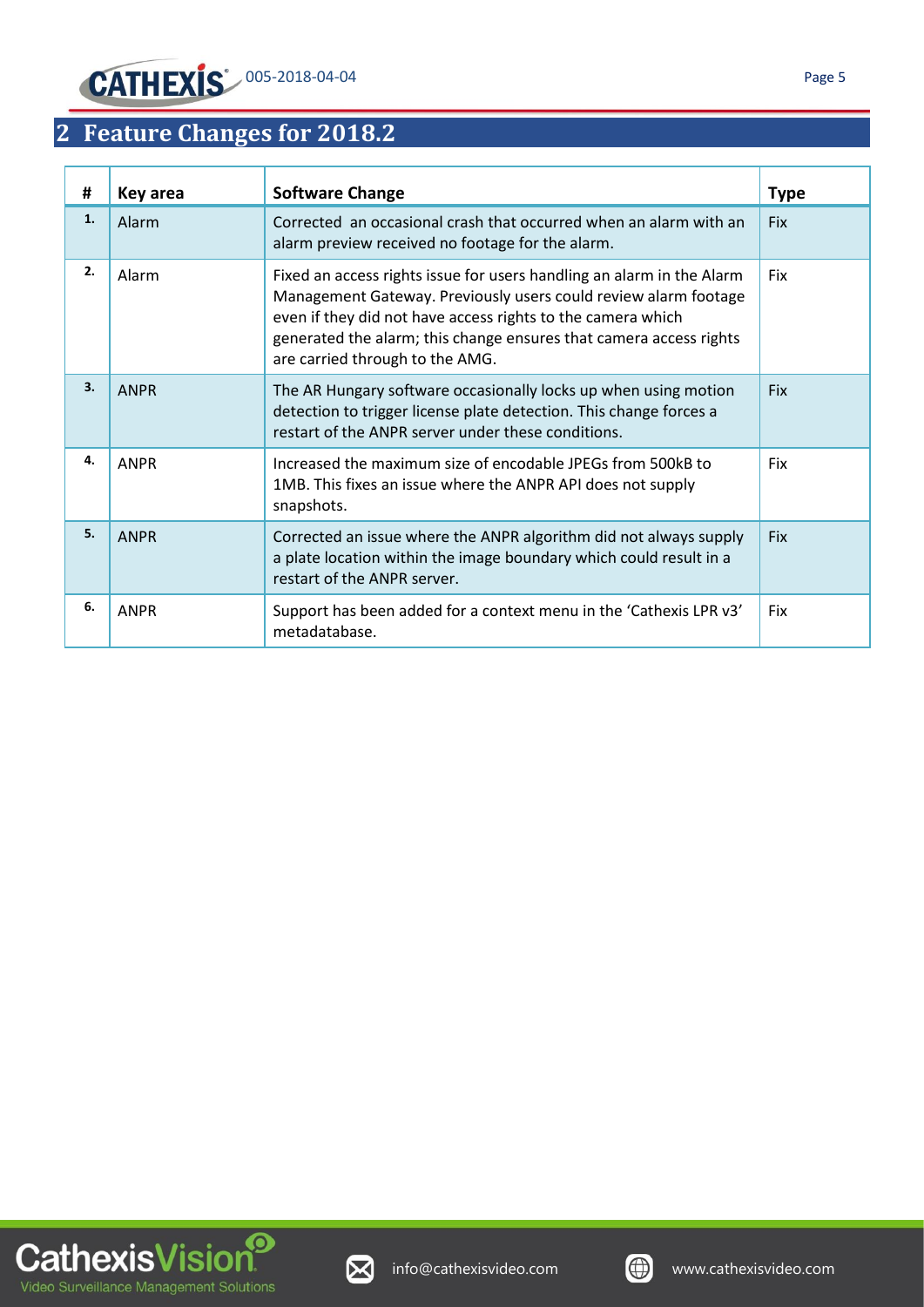| #   | Key area      | <b>Software Change</b>                                                                                                                                                                                                                                                                                                    | <b>Type</b>  |
|-----|---------------|---------------------------------------------------------------------------------------------------------------------------------------------------------------------------------------------------------------------------------------------------------------------------------------------------------------------------|--------------|
| 7.  | <b>API</b>    | Made the following changes to the API:<br>Included a camera in the API list even if the camera has no<br>$\bullet$<br>feeds.<br>Fixed packet loss from API server when serving high bitrate<br>streams using UDP.<br>Fixed an issue where the html server was unable to start on<br>Ubuntu if apache was already running. | Fix          |
| 8.  | <b>API</b>    | Fixed a possible authentication problem in the API. Multiple<br>simultaneous authentications could result in one or more failures<br>because messages would be rejected by a different authentication<br>module. This is most likely to be seen in the API server, but could<br>also affect other servers which login.    | Fix          |
| 9.  | <b>APR</b>    | Added the following information to the API camera list:<br>server_internal_ip (the IP address of the server the camera<br>$\bullet$<br>is configured on).<br>server_camera_id (the internal ID of the camera on the<br>server).<br>user_assigned_id (the user ID assigned to the camera in GUI<br>resource panel).        | Fix          |
| 10. | Archiving     | When archiving from the Archive Player, the option to copy the<br>Archive Player has been removed.                                                                                                                                                                                                                        | Fix          |
| 11. | Archiving     | Fixed an issue with exporting archives to MP4 format, where<br>previously the buffer size of the converter was too small.                                                                                                                                                                                                 | Fix          |
| 12. | Archiving     | Fixed a problem with exporting archives to MP4 if the archive<br>contained corrupt video. Specifically, if the final frame of the source<br>GOP could not be decoded, the MP4 conversion would fail.                                                                                                                      | Fix          |
| 13. | Archiving     | Fixed a problem with the Archive Player timeline when viewing an<br>archive created in a different time zone.                                                                                                                                                                                                             | Fix          |
| 14. | Archiving     | On some Windows systems the standalone Archive Player may not<br>run due to a missing dependency (MSCVR120.dll). This change<br>removes the dependency on this dll.                                                                                                                                                       | Fix          |
| 15. | CatObserver   | Fixed CatObserver only partially capturing a screen not set to 100%<br>scaling in Windows' display settings. Windows by default scales a 4K<br>resolution screen to 150% and this causes catObserver to only<br>capture the top left part of the screen.                                                                  | <b>Fix</b>   |
| 16. | Configuration | Changed the 'Control PTZ' event action option to only list PTZ<br>cameras. Previously non-PTZ cameras were included in the list.                                                                                                                                                                                          | Modification |
| 17. | Core          | Fixed issues with the following components accessing archives<br>greater than 2GB on Windows 32-bit:<br>Virtual encoder.<br>$\bullet$<br>Algorithm simulator.                                                                                                                                                             | <b>Fix</b>   |



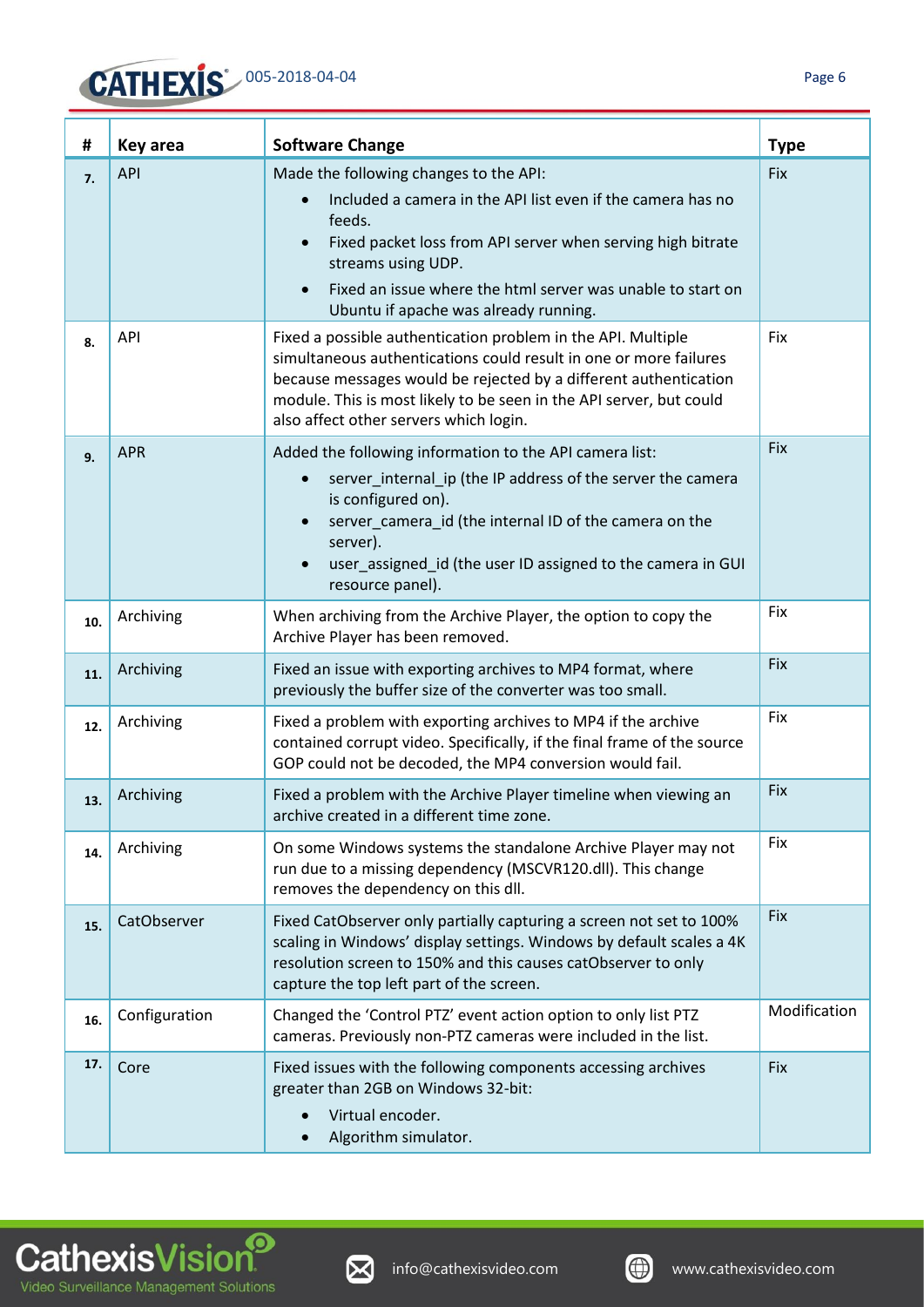| #   | Key area    | <b>Software Change</b>                                                                                                                                                                                                                                            | <b>Type</b>  |
|-----|-------------|-------------------------------------------------------------------------------------------------------------------------------------------------------------------------------------------------------------------------------------------------------------------|--------------|
| 18. | Failover    | Fixed a problem with reinserting data after failover when multiple<br>hotspares were configured, where only data from the first hotspare<br>in the list was accepted.                                                                                             | Fix          |
| 19. | Failover    | Failover restore points are now created at start up and then every 2<br>hours thereafter in order to pick up site configuration changes.                                                                                                                          | Fix          |
| 20. | Gateway     | Fixed a problem with generating gateway reports.                                                                                                                                                                                                                  | Fix          |
| 21. | Gateway     | Fixed a problem introduced in CathexisVision 2017.1, where a<br>second Windows base station login to a gateway would terminate<br>sessions from other Windows base stations.                                                                                      | Fix          |
| 22. | General     | Fixed a memory leak on Windows when running processes that read<br>std out.                                                                                                                                                                                       | Fix          |
| 23. | Integration | Fixed a bug which may cause the Edeka Scale integration driver to<br>crash.                                                                                                                                                                                       | Fix          |
| 24. | Integration | Modifications have been made to the Impro Portal metadatabase<br>filters. The metadatabase filters for the following fields will now<br>have a dropdown menu:<br>Event description.<br>$\bullet$<br>Terminal name.<br>User name.<br>Zone name.<br>Direction.<br>٠ | Modification |
| 25. | Integration | Support has been added to the Impro Portal integration for a<br>dropdown list of options when configuring an 'Access Event' event.                                                                                                                                | Fix          |
| 26. | Integration | Fixed an issue which prevented the Impro IXP400 integration from<br>communicating with the Microsoft SQL database from a Linux NVR.                                                                                                                               | Fix          |
| 27. | Integration | Fixed an error in the state change acknowledgement sent to the<br>Nemtek device.                                                                                                                                                                                  | Fix          |
| 28. | Integration | Additional event descriptions have been added to the Paradox Alarm<br>Panel integration.                                                                                                                                                                          | Modification |
| 29. | Integration | Modified the Stinger integration by relaxing the message verification<br>rules in order to accommodate Stinger's 'AutoReset' setting.                                                                                                                             | Fix          |
| 30. | Integration | CathexisVision now integrates with the TecnoAlarm Alarm Panels<br>through the TECNO OUT protocol.                                                                                                                                                                 | Feature      |





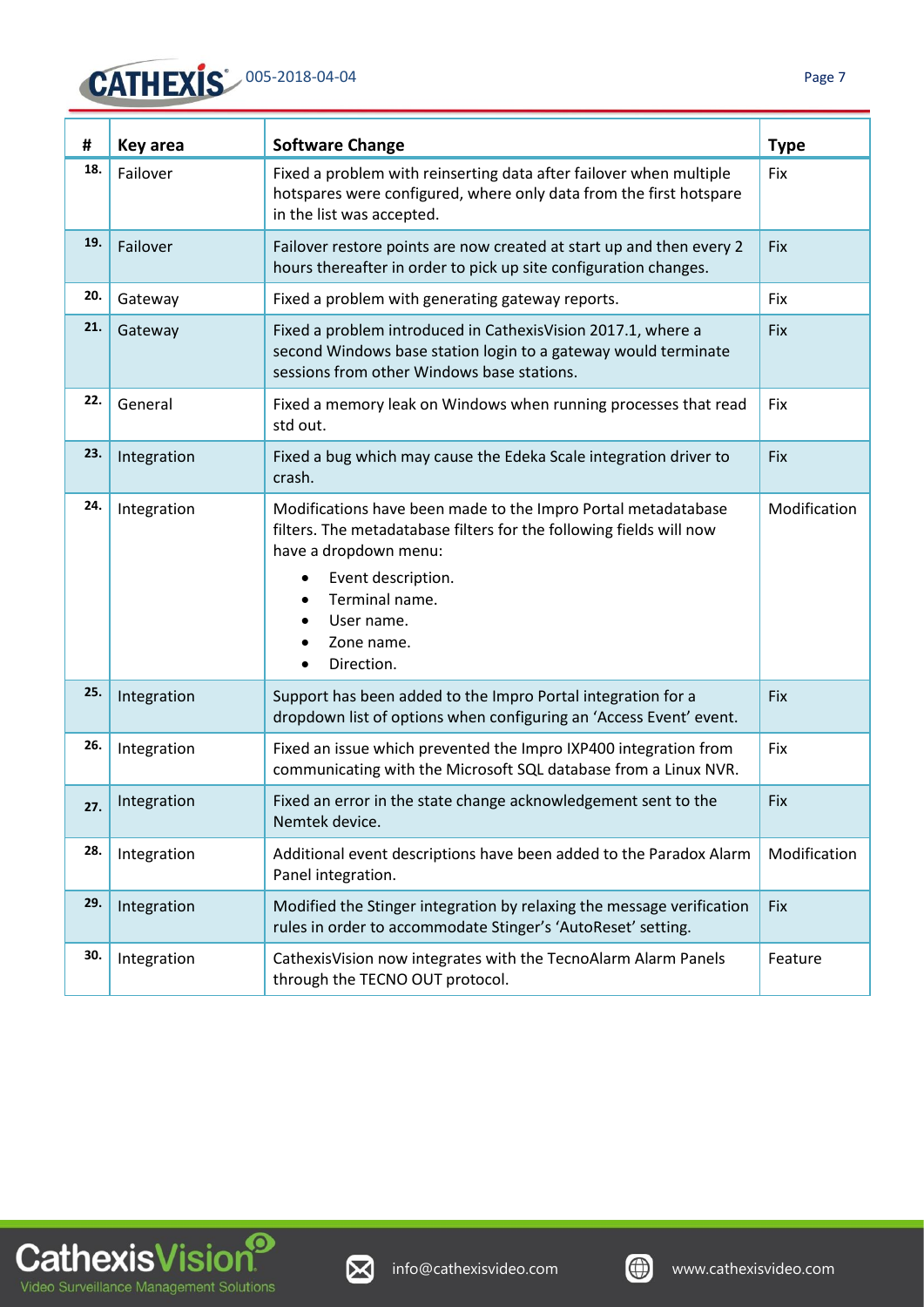

**CathexisVision** 

Video Surveillance Management Solutions

| #   | Key area               | <b>Software Change</b>                                                                                                                                                                                                                                                                                                                                                                                                    | <b>Type</b>  |
|-----|------------------------|---------------------------------------------------------------------------------------------------------------------------------------------------------------------------------------------------------------------------------------------------------------------------------------------------------------------------------------------------------------------------------------------------------------------------|--------------|
| 31. | Integration            | Fixed an object linking bug in the TecnoAlarm integration, where<br>events associated with the Remote_Control object had the following<br>issues:<br>Remote Control events in the metadatabase had empty<br>$\bullet$<br>camera links (footage was not being linked).<br>Map state changes for the object did not occur.<br>Map notifications for the object did not occur.                                               | Fix          |
| 32. | Integration            | The Ziton ZP2 integration has been updated to resolve a crash when<br>the panel went offline unexpectedly. The following updates have<br>been made:<br>The driver now uses the Ziton panel date and time.<br>$\bullet$<br>Multiple code optimisations for improved performance.                                                                                                                                           | Fix          |
| 33. | Integration            | Unknown states in the State columns of the Ziton ZP2 integration<br>have been changed to show 'Awaiting Update' instead of<br>'Unknown.'                                                                                                                                                                                                                                                                                  | Modification |
| 34. | Integration            | Fixed a problem where integration objects with linked cameras<br>would show the camera links after the objects had been deleted and<br>recreated, however the cameras would not be linked to the objects<br>in the meta-database, and after the next reboot the camera links<br>would disappear.                                                                                                                          | Fix          |
| 35. | Integration            | Fixed a problem where unlicensed integration objects could still be<br>issued commands.                                                                                                                                                                                                                                                                                                                                   | Fix          |
| 36. | Integration            | Removed the camera icon from metadatabase transactions which<br>did not have camera links. The following integrations were affected:<br>Impro portal.<br>Lenel.<br>OptaSense.<br>Paradox V2.<br>ProWatch.<br>Salto.<br>TecnoAlarm.                                                                                                                                                                                        | Fix          |
| 37. | Keyboard               | Fixed the following issues with the KBD3000:<br>Incorrect text/labels displayed when using navigation arrow<br>$\bullet$<br>keys.<br>When arrow keys were pressed the actions were being<br>processed twice.<br>Keyboard can only control selected panels, but when a<br>salvo/layout was applied the panel selection was cleared.<br>Certain cameras only responded to zoom when the<br>maximum zoom value was received. | Fix          |
| 38. | <b>Network Devices</b> | Support for 6MP dual-lens Arecont cameras has been added to the<br>Arecont H264 driver.                                                                                                                                                                                                                                                                                                                                   | Modification |

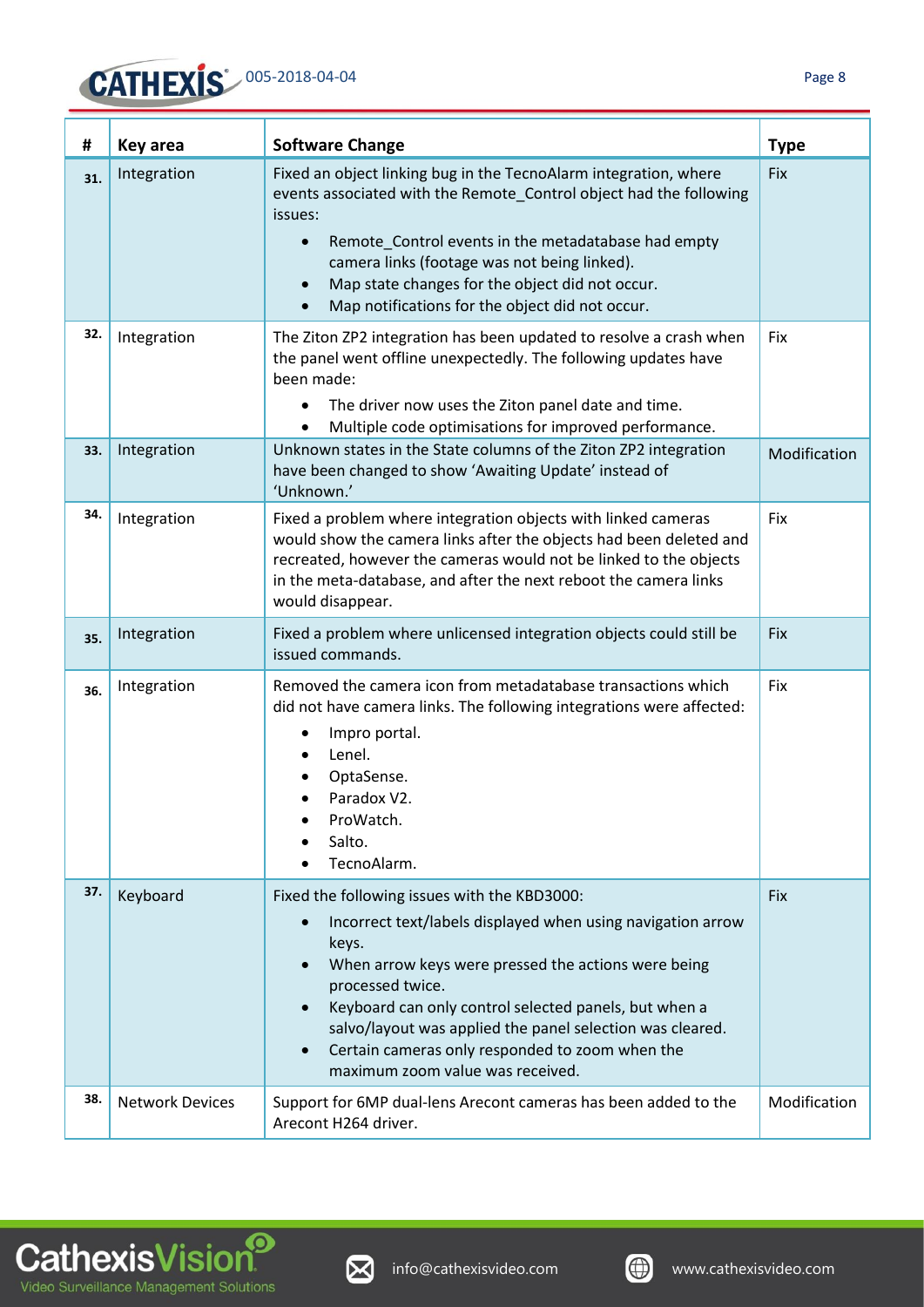

| #   | Key area               | <b>Software Change</b>                                                                                                                                                                                                                                                                                                                                                                                                                                      | <b>Type</b>  |
|-----|------------------------|-------------------------------------------------------------------------------------------------------------------------------------------------------------------------------------------------------------------------------------------------------------------------------------------------------------------------------------------------------------------------------------------------------------------------------------------------------------|--------------|
| 39. | <b>Network Cameras</b> | A single HTTP instance will now be used to query multiple Axis<br>cameras on the same IP with different video inputs. This resolves an<br>issue where the camera did not respond to queries sent over<br>multiple HTTP connections to and Axis camera with multiple video<br>inputs. This seems to have been a resource issue on the Axis<br>cameras.<br>Note: The I/O, PTZ and serial communication queries are still done<br>over individual connections. | Modification |
| 40. | <b>Network Devices</b> | Fixed an issue with streaming multicast using the Axis quad-view<br>stream by using the correct index to setup multicast.                                                                                                                                                                                                                                                                                                                                   | Fix          |
| 41. | <b>Network Cameras</b> | The following changes have been made to the Canon driver:<br>The audio source is now setup independently of the video<br>$\bullet$<br>and audio format settings. This resolves an issue where a<br>video setup command may fail as the camera might have<br>audio but not a configurable audio source.<br>The driver will attempt to open an admin session every 5<br>$\bullet$<br>seconds in order to control the PTZ of a locked camera.                  | Modification |
| 42. | <b>Network Devices</b> | The following changes have been made to the Dahua camera driver:<br>All Dahua camera event triggers are now supported by<br>$\bullet$<br>CathexisVision.<br>Audio_out capability is now correctly identified.<br>٠<br>Users are now able to select the video input number when<br>$\bullet$<br>using the Dahua driver.                                                                                                                                      | Modification |
| 43. | <b>Network Cameras</b> | Added support for the Dedicated Micros SmartVU camera.                                                                                                                                                                                                                                                                                                                                                                                                      | Feature      |
| 44. | <b>Network Cameras</b> | Fragmented H265 frames will now be assembled into a complete<br>frame before decoding. This resolves an issue where only part of the<br>video was visible.                                                                                                                                                                                                                                                                                                  | Fix          |
| 45. | Network Cameras.       | H265 frame buffer size will be estimated based on resolution which<br>will reduce the chances of frame corruption. If there is corruption,<br>this means the buffer was not large enough, and it will be increased<br>again.                                                                                                                                                                                                                                | Modification |
| 46. | <b>Network Cameras</b> | Handling digest authentication for HikVision events.                                                                                                                                                                                                                                                                                                                                                                                                        | Fix          |
| 47. | <b>Network Devices</b> | Fixed a potential crash that could occur in the JVC VN-T driver.                                                                                                                                                                                                                                                                                                                                                                                            | Fix          |
| 48. | <b>Network Cameras</b> | Made the following changes to the Milesight camera driver:<br>Added area zoom and light switch functionality to the<br>٠<br>Milesight Camera driver.<br>Resolved PTZ problem with tilting.<br>Made PTZ control less sensitive.                                                                                                                                                                                                                              | Modification |
| 49. | <b>Network Cameras</b> | Fixed a possible crash wit handling MxPEG frames from Mobotix<br>cameras.                                                                                                                                                                                                                                                                                                                                                                                   | Fix          |



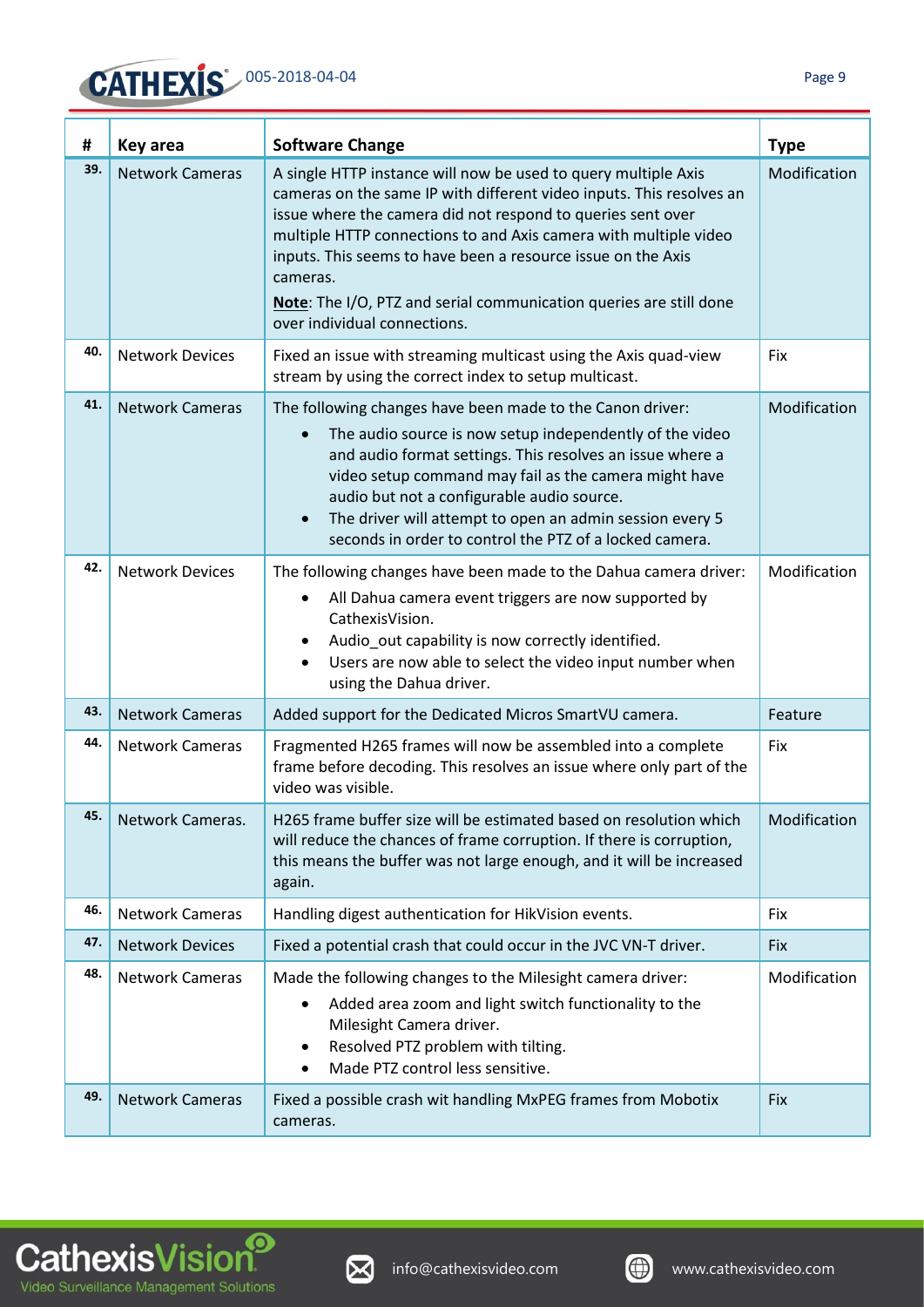

| #   | Key area               | <b>Software Change</b>                                                                                                                                                                                                                                                                                                                                                                                    | <b>Type</b>  |
|-----|------------------------|-----------------------------------------------------------------------------------------------------------------------------------------------------------------------------------------------------------------------------------------------------------------------------------------------------------------------------------------------------------------------------------------------------------|--------------|
| 50. | <b>Network Devices</b> | The following fixes have been made to the Paxton driver:<br>Corrected a potential memory leak.<br>٠<br>An extra door was created if the door name had spaces in<br>the name.                                                                                                                                                                                                                              | Fix          |
| 51. | <b>Network Cameras</b> | Added A new Pelco Sarix/Spectra HD driver which replaced the old<br>Pelco driver.                                                                                                                                                                                                                                                                                                                         | Modification |
| 52. | <b>Network Cameras</b> | Made the following changes to the SAM-3204 driver:<br>Corrected device information not displaying correctly during<br>٠<br>camera setup.<br>Users now unable to select audio-in.<br>Max bitrate changed from 2.5 to 2.0 Mbs.<br>٠<br>Added an independent audio-in channel to camera input 1.<br>٠                                                                                                        | Modification |
| 53. | <b>Network Cameras</b> | Fixed a problem with the camera reading capabilities of the<br>SAM3204 driver. The driver was not reading all the capabilities on<br>cameras 2, 3 and 4 because they don't provide audio in. This would<br>cause the driver to prematurely exit the capabilities extraction<br>function. To fix this, the driver will just log absent capabilities<br>without exiting, unless it affects video streaming. | Fix          |
| 54. | <b>Network Cameras</b> | The following changes have been made to the Samsung V2 driver:<br>Support for zoom added on the Samsung XND-6080.<br>$\bullet$<br>Support added for intrusion and loitering detection triggers.<br>Resolved an issue with the software timing out when setting<br>٠<br>up streams. This prevented the remaining streams from<br>being setup.                                                              | Fix          |
| 55. | <b>Network Cameras</b> | Support has been added for 6 <sup>th</sup> generation Sony cameras.                                                                                                                                                                                                                                                                                                                                       | Modification |
| 56. | <b>Network Devices</b> | Transport types have been added to the Sony driver. TCP or UDP<br>using Live555 is now supported.                                                                                                                                                                                                                                                                                                         | Modification |
| 57. | <b>Network Cameras</b> | Resolved an issue where streams may not have been presented in<br>the UDP Technology driver. This arose as a result of receiving HZTTP<br>errors to our requests after the camera was rebooted/repowered. In<br>this case, the stream details were not filled out.                                                                                                                                        | Fix          |
| 58. | <b>Network Devices</b> | Fixed an issue where streams may not have been presented in the<br>Vista V1 driver.                                                                                                                                                                                                                                                                                                                       | Fix          |
| 59. | <b>Network Cameras</b> | Support has been added to the Vivotek driver for VBR and CBR<br>bitrate types.                                                                                                                                                                                                                                                                                                                            | Modification |
| 60. | Onvif                  | Added support for zoom whilst panning/tilting in the ONVIF driver.                                                                                                                                                                                                                                                                                                                                        | Modification |
| 61. | <b>Restore Points</b>  | Default restore point settings will be used in the event a restore<br>point configuration file fails to load.                                                                                                                                                                                                                                                                                             | Fix          |